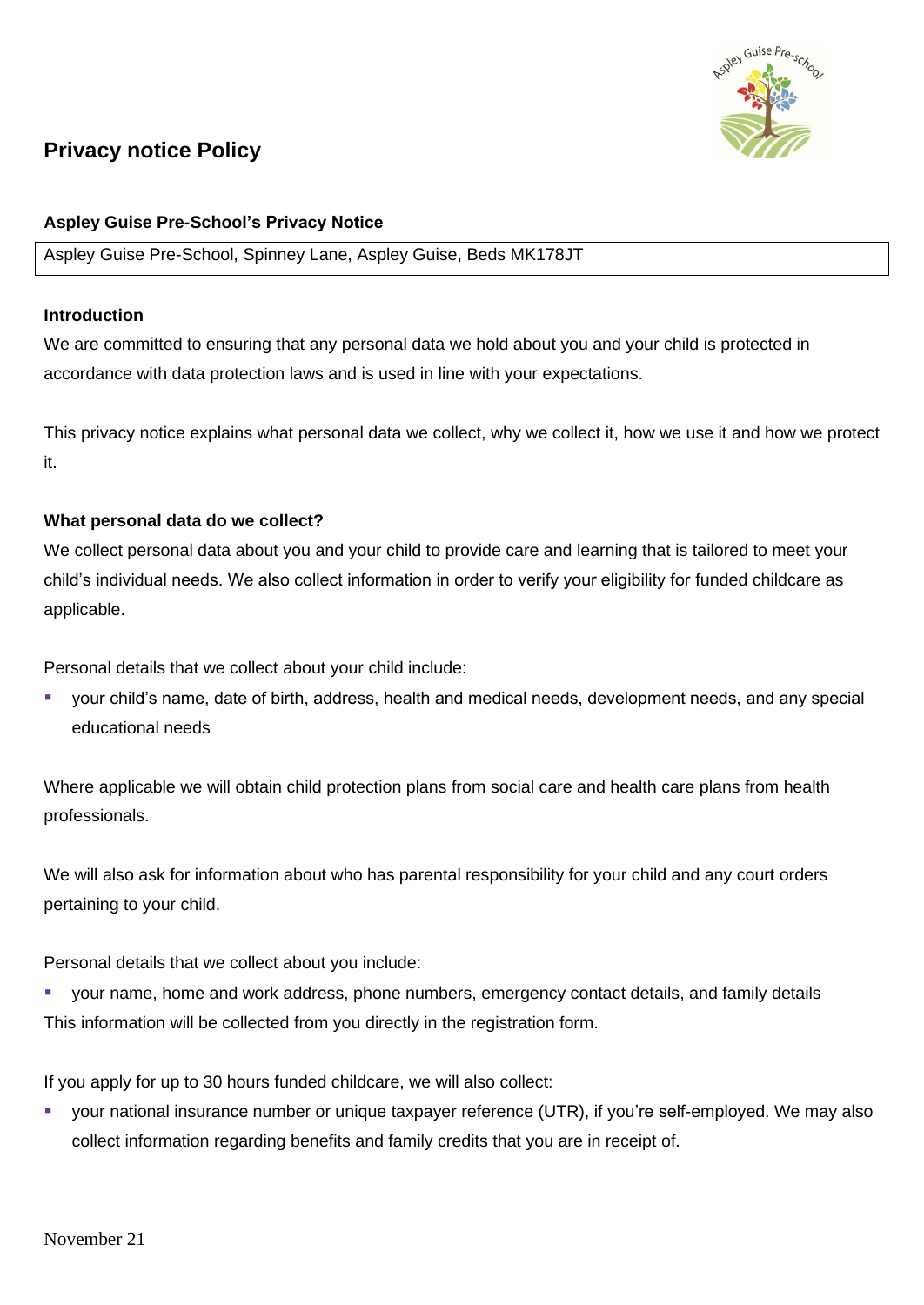# **Why we collect this information and the legal basis for handling your data**

we use personal data about you and your child in order to provide childcare services and fulfil the contractual arrangement you have entered into. This includes using your data to:

- contact you in case of an emergency
- to support your child's wellbeing and development
- to manage any special educational, health or medical needs of your child whilst at our setting
- to carry out regular assessment of your child's progress and to identify any areas of concern
- to maintain contact with you about your child's progress and respond to any questions you may have
- to process your claim for up to 30 hours funded childcare (only where applicable)
- to keep you updated with information about our service

With your consent, we will also record your child's activities for their individual learning record. This may include photographs and videos. You will have the opportunity to withdraw your consent at any time, for images taken by confirming so in writing.

We have a legal obligation to process safeguarding related data about your child should we have concerns about their welfare. We also have a legal obligation to transfer records and certain information about your child to the school that your child will be attending (see *Transfer of Records* policy).

#### **Who we share your data with**

In order for us to deliver childcare services we will also share your data as required with the following categories of recipients:

- Ofsted during an inspection or following a complaint about our service
- banking services to process chip and pin and/or direct debit payments (as applicable)
- the Local Authority (where you claim up to 30 hours funded childcare as applicable)
- the government's eligibility checker (as above)
- our insurance underwriter (if applicable)
- our setting software management provider (if applicable)
- the school that your child will be attending

We will also share your data if:

- we are legally required to do so, for example, by law, by a court or the Charity Commission;
- to enforce or apply the terms and conditions of your contract with me;
- to protect your child and other children; for example by sharing information with social care or the police;
- it is necessary to protect our rights, property or safety
- we transfer the management of the setting, in which case we may disclose your personal data to the prospective buyer so they may continue the service in the same way.

November 21 We will never share your data with any other organisation to use for their own purposes